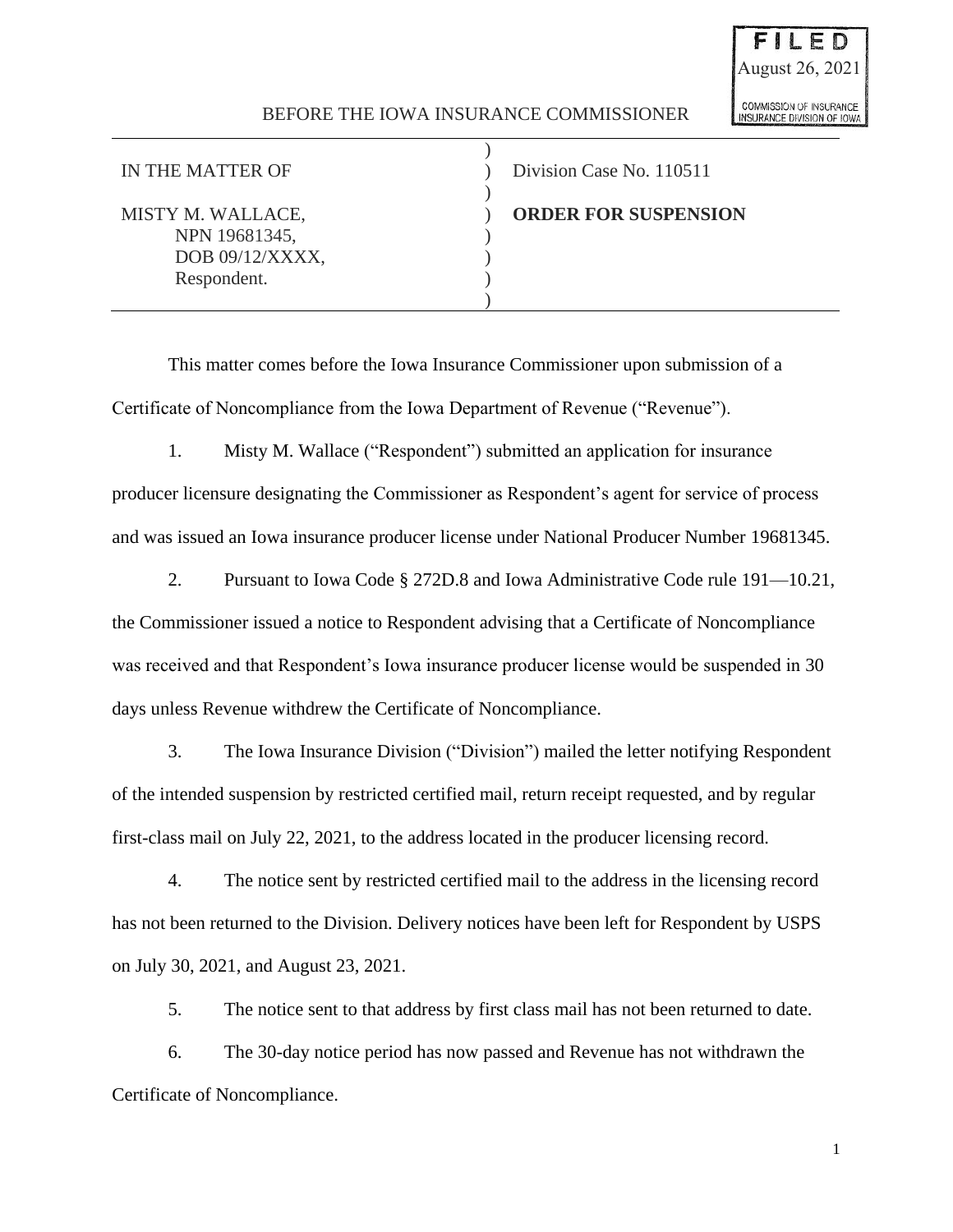7. On August 24, 2021, Revenue confirmed the Respondent is still noncompliant.

8. The Commissioner has authority to order the suspension of the insurance

producer license of Respondent pursuant to Iowa Code § 272D.8 and Iowa Administrative Code rule 191—10.21(2).

**IT IS THEREFORE ORDERED** that the Iowa insurance producer license of Misty M. Wallace is suspended as of the date of this Order.

**IT IS FURTHER ORDERED** that Misty M. Wallace shall not be eligible for license

reinstatement, reissuance, or renewal until all of the following has occurred:

- 1. Revenue issues a Withdrawal of the Certificate of Noncompliance;
- 2. Respondent makes the appropriate Application for Reinstatement or Reissuance and this application is approved by the Commissioner or his designee;
- 3. Respondent pays all applicable fees; and
- 4. Respondent complies with all other insurance statutes and regulations.

So ORDERED this  $\frac{26\text{th}}{6}$  day of August, 2021.

COMMISSIONER OF INSURANCE

\_\_\_\_\_\_\_\_\_\_\_\_\_\_\_\_\_\_\_\_\_\_\_\_\_\_\_\_\_\_\_\_\_\_\_\_\_\_

Douglas M. Ommen Commissioner of Insurance

Respectfully submitted,

*/s/ Lanny Zieman* 

Lanny Zieman 1963 Bell Avenue, Suite 100 Lanny.Zieman@iid.iowa.gov (515) 654-6563 **Attorney for Iowa Insurance Division**